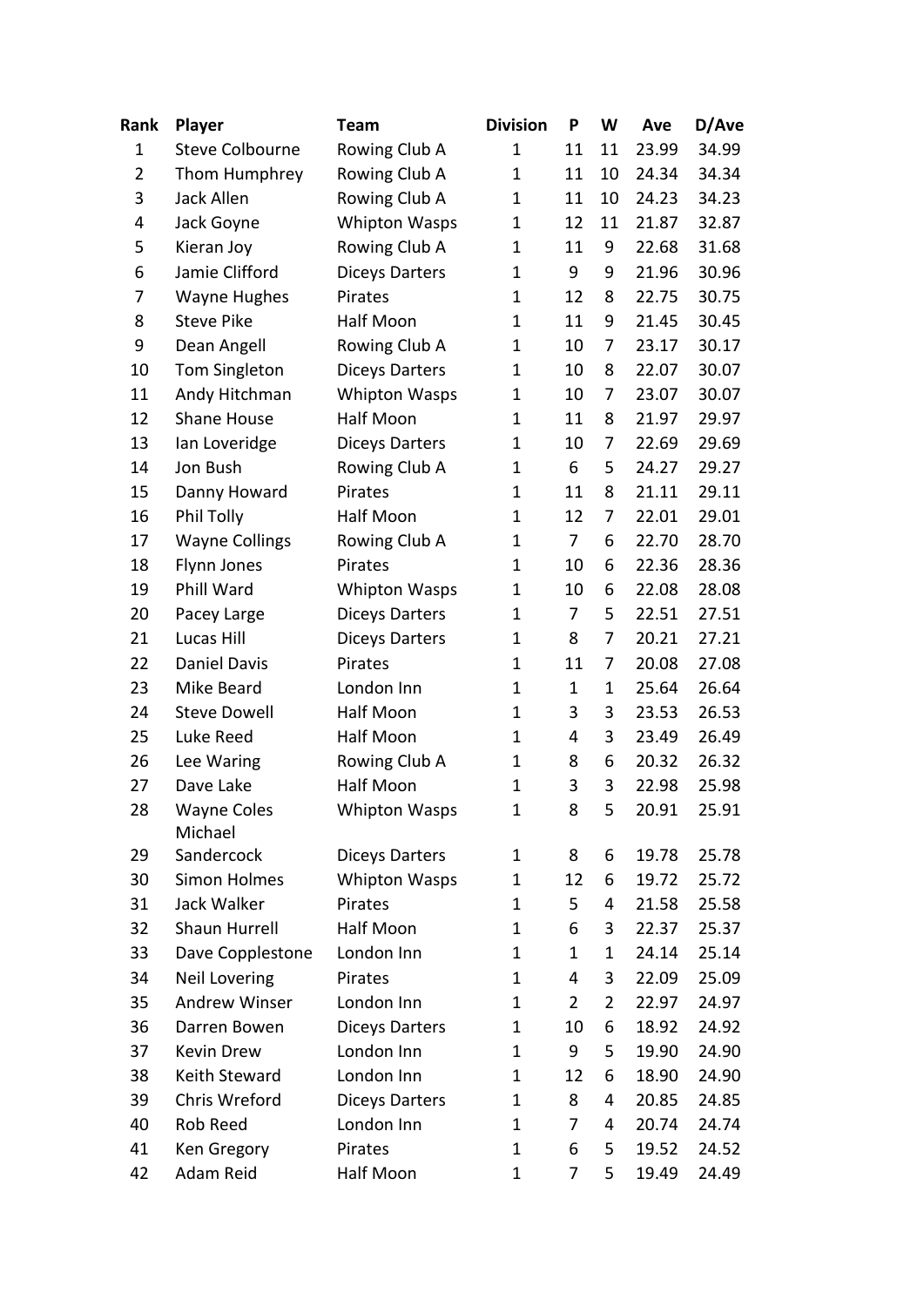| 43 | Shane Bevan           | <b>Whipton Wasps</b>                   | $\mathbf{1}$ | 10             | 6              | 18.07 | 24.07 |
|----|-----------------------|----------------------------------------|--------------|----------------|----------------|-------|-------|
| 44 | Ian French            | London Inn                             | $\mathbf{1}$ | 9              | 4              | 19.98 | 23.98 |
| 45 | Shaun Holley          | Half Moon                              | $\mathbf{1}$ | 6              | 5              | 18.92 | 23.92 |
| 46 | Josh Boddy            | Half Moon                              | $\mathbf{1}$ | 10             | 4              | 19.86 | 23.86 |
| 47 | <b>Todd Woodbury</b>  | Half Moon                              | $\mathbf{1}$ | 5              | $\overline{2}$ | 21.81 | 23.81 |
| 48 | Ross Goyne            | Whipton Wasps                          | $\mathbf{1}$ | 6              | 3              | 20.80 | 23.80 |
| 49 | Tom Hughes            | London Inn                             | $\mathbf{1}$ | 7              | 4              | 19.79 | 23.79 |
| 50 | Dan Copp              | Half Moon                              | $\mathbf 1$  | 5              | $\overline{2}$ | 21.79 | 23.79 |
| 51 | <b>Barry Wood</b>     | Pirates                                | $\mathbf 1$  | 8              | 4              | 19.70 | 23.70 |
| 52 | <b>Kevin Elliott</b>  | <b>Diceys Darters</b>                  | $\mathbf 1$  | 5              | $\overline{2}$ | 21.64 | 23.64 |
| 53 | James Head            | Half Moon                              | $\mathbf{1}$ | 5              | 3              | 20.56 | 23.56 |
| 54 | Phil Goodwin          | Rowing Club A                          | $\mathbf 1$  | $\mathbf 1$    | 1              | 22.52 | 23.52 |
| 55 | <b>Chris Simmons</b>  | Rowing Club A                          | $\mathbf 1$  | 8              | 4              | 19.20 | 23.20 |
| 56 | Ross Godrey           | Rowing Club A                          | $\mathbf 1$  | $\mathbf 1$    | $\mathbf 1$    | 22.12 | 23.12 |
| 57 | Carl Clarke           | <b>Half Moon</b>                       | $\mathbf{1}$ | 10             | 4              | 19.03 | 23.03 |
| 58 | Jamie Scott           | <b>Diceys Darters</b>                  | $\mathbf 1$  | 7              | 3              | 19.94 | 22.94 |
| 59 | lan Henley            | <b>Diceys Darters</b>                  | 1            | 8              | $\overline{2}$ | 20.69 | 22.69 |
|    |                       | Victory                                |              |                |                |       |       |
| 60 | Dan Hurley            | Wanderers                              | $\mathbf 1$  | $\mathbf 1$    | 0              | 22.23 | 22.23 |
| 61 | Luke Grantham         | Rowing Club A                          | 1            | $\overline{2}$ | $\mathbf 1$    | 21.10 | 22.10 |
| 62 | Sam Moyse             | London Inn                             | $\mathbf 1$  | 12             | 3              | 19.08 | 22.08 |
| 63 | <b>Shane Dilling</b>  | London Inn                             | $\mathbf{1}$ | 8              | $\overline{2}$ | 20.04 | 22.04 |
| 64 | Sam Holmes            | <b>Whipton Wasps</b>                   | $\mathbf 1$  | 9              | 4              | 17.97 | 21.97 |
| 65 | <b>Steve Parsons</b>  | London Inn                             | 1            | 5              | 3              | 18.96 | 21.96 |
| 66 | Stephen<br>Brocklesby | Victory<br>Wanderers                   | $\mathbf{1}$ | 10             | 3              | 18.90 | 21.90 |
| 67 | Neil Anstead          |                                        | $\mathbf 1$  | 3              | $\overline{2}$ | 19.79 | 21.79 |
| 68 | Harrison Lynn         | <b>Diceys Darters</b><br>Whipton Wasps | $\mathbf 1$  | $\mathbf 1$    | $\mathbf 1$    | 20.69 | 21.69 |
|    |                       | Victory                                |              |                |                |       |       |
| 69 | Kevin Lofthouse       | Wanderers                              | 1            | 11             | 3              | 18.68 | 21.68 |
| 70 | <b>Ken Dowell</b>     | Rowing Club A                          | $\mathbf{1}$ | 9              | 3              | 18.60 | 21.60 |
| 71 | Jordan Gammon         | London Inn                             | $\mathbf 1$  | 1              | 0              | 21.24 | 21.24 |
| 72 | Craig Carr            | Pirates                                | 1            | 7              | $\overline{2}$ | 19.18 | 21.18 |
| 73 | Curtis Green          | Rowing Club A                          | 1            | 3              | $\mathbf 1$    | 20.17 | 21.17 |
| 74 | John Goodhall         | Victory<br>Wanderers                   | $\mathbf{1}$ | $\overline{2}$ | $\mathbf 1$    | 20.12 | 21.12 |
|    |                       | Victory                                |              |                |                |       |       |
| 75 | Jamie Sandford        | Wanderers                              | 1            | 11             | 3              | 18.09 | 21.09 |
| 76 | <b>Craig McGuire</b>  | <b>Diceys Darters</b>                  | $\mathbf 1$  | 6              | 3              | 18.09 | 21.09 |
| 77 | Stephen Doidge        | London Inn                             | $\mathbf 1$  | 9              | 3              | 17.83 | 20.83 |
| 78 | Mike Way              | <b>Whipton Wasps</b>                   | $\mathbf 1$  | 7              | 1              | 19.78 | 20.78 |
| 79 | <b>Mark Simmons</b>   | <b>Whipton Wasps</b><br>Victory        | $\mathbf 1$  | 7              | 2              | 18.54 | 20.54 |
| 80 | Mark Henley           | Wanderers                              | $\mathbf 1$  | 1              | $\mathbf 1$    | 19.50 | 20.50 |
| 81 | <b>Adam Connett</b>   | Pirates                                | $\mathbf{1}$ | 8              | 4              | 16.43 | 20.43 |
|    |                       |                                        |              |                |                |       |       |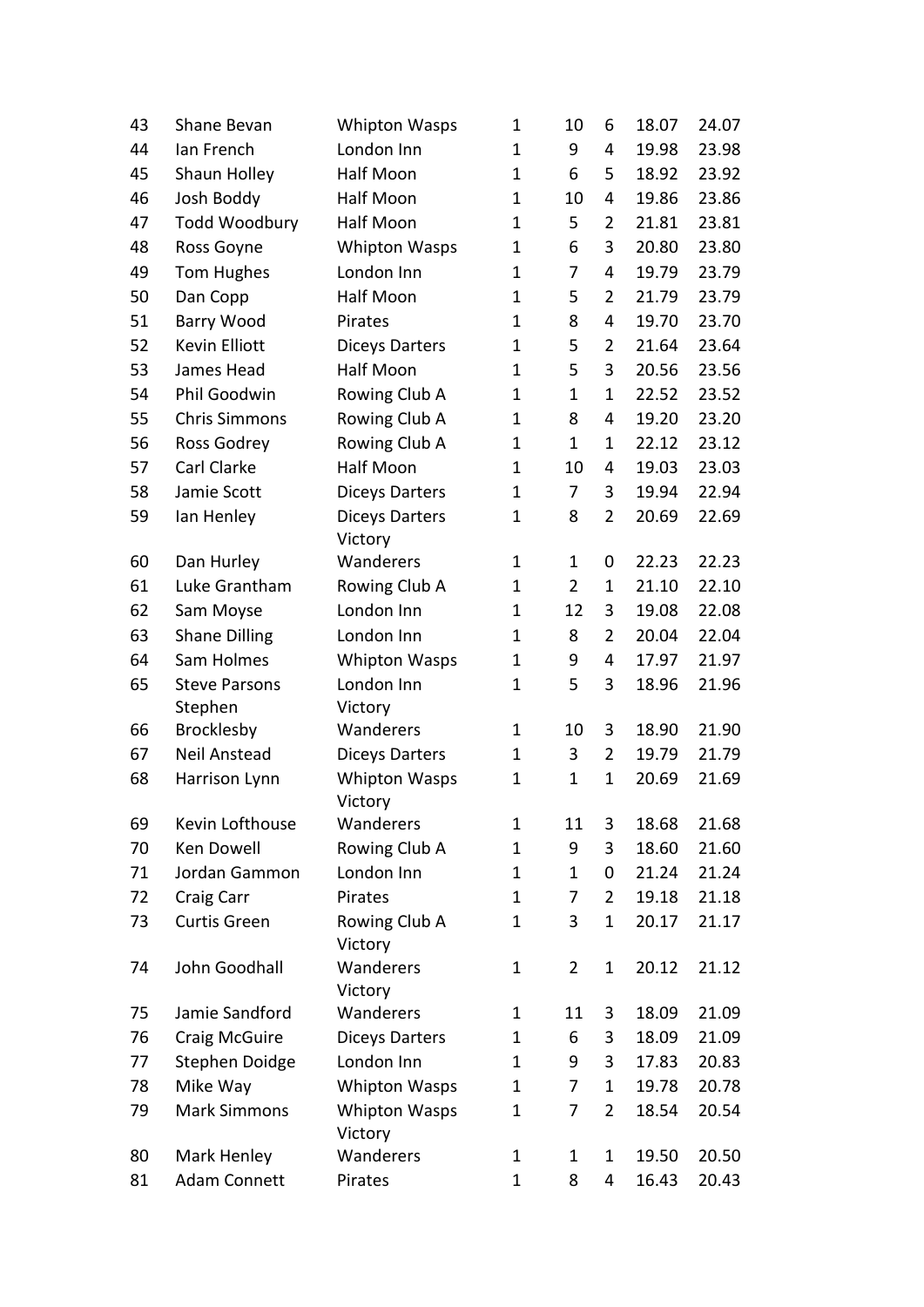| 82  | Paul Smallridge        | London Inn            | 1            | 5              | $\overline{2}$ | 18.35 | 20.35 |
|-----|------------------------|-----------------------|--------------|----------------|----------------|-------|-------|
| 83  | Ryan Jones             | Pirates               | $\mathbf 1$  | 5              | 3              | 17.34 | 20.34 |
|     |                        | Victory               |              |                |                |       |       |
| 84  | Adam Fell              | Wanderers             | $\mathbf{1}$ | 7              | $\mathbf 1$    | 19.19 | 20.19 |
|     |                        | Victory               |              |                |                |       |       |
| 85  | Marc Webber            | Wanderers             | $\mathbf 1$  | 4              | $\mathbf 1$    | 19.16 | 20.16 |
| 86  | <b>Stephen Chudley</b> | London Inn            | $\mathbf 1$  | $\overline{2}$ | 0              | 19.97 | 19.97 |
| 87  | Sam Chance             | London Inn            | $\mathbf{1}$ | $\overline{2}$ | $\mathbf 1$    | 18.95 | 19.95 |
| 88  | Dan Norman             | <b>Diceys Darters</b> | $\mathbf 1$  | 3              | 0              | 19.91 | 19.91 |
| 89  | Zak Matracers          | London Inn            | $\mathbf 1$  | $\overline{2}$ | 0              | 19.91 | 19.91 |
| 90  | Alan Andrew            | London Inn            | 1            | 3              | 0              | 19.85 | 19.85 |
| 91  | <b>Edd Winson</b>      | Pirates               | $\mathbf 1$  | 9              | $\mathbf 1$    | 18.67 | 19.67 |
| 92  | <b>Russ Cleave</b>     | Rowing Club A         | $\mathbf{1}$ | $\mathbf 1$    | 0              | 19.66 | 19.66 |
| 93  | Simon Drew             | Rowing Club A         | $\mathbf 1$  | 4              | $\mathbf 1$    | 18.53 | 19.53 |
| 94  | Paul Richardson        | <b>Whipton Wasps</b>  | 1            | 5              | 2              | 17.51 | 19.51 |
| 95  | Fran Lea               | Pirates               | $\mathbf{1}$ | 6              | $\overline{2}$ | 17.21 | 19.21 |
|     |                        | Victory               |              |                |                |       |       |
| 96  | Shaun Kittle           | Wanderers             | $\mathbf{1}$ | 10             | $\mathbf 1$    | 18.19 | 19.19 |
|     |                        | Victory               |              |                |                |       |       |
| 97  | Paul Barclay           | Wanderers             | $\mathbf{1}$ | 8              | $\mathbf 1$    | 18.14 | 19.14 |
| 98  | Mark Kneebone          | London Inn            | 1            | $\overline{2}$ | 0              | 19.10 | 19.10 |
| 99  | <b>Steven Gammon</b>   | London Inn            | $\mathbf{1}$ | $\mathbf{1}$   | 0              | 19.10 | 19.10 |
|     |                        | Victory               |              |                |                |       |       |
| 100 | Lee Hunter             | Wanderers             | $\mathbf{1}$ | $\mathbf 1$    | 0              | 19.09 | 19.09 |
| 101 | Jonathan Boddy         | Half Moon             | $\mathbf 1$  | 6              | $\mathbf 1$    | 17.94 | 18.94 |
| 102 | Liam Town              | <b>Diceys Darters</b> | 1            | $\overline{2}$ | 0              | 18.91 | 18.91 |
| 103 | Dan Bevan              | <b>Whipton Wasps</b>  | 1            | $\overline{2}$ | 0              | 18.90 | 18.90 |
| 104 | Gary Letheren          | London Inn            | $\mathbf 1$  | 3              | $\mathbf 1$    | 17.81 | 18.81 |
| 105 | <b>Richard Roberts</b> | <b>Diceys Darters</b> | $\mathbf 1$  | $\overline{2}$ | $\mathbf{1}$   | 17.62 | 18.62 |
| 106 | Julian Haynes          | London Inn            | $\mathbf 1$  | $\mathbf 1$    | $\mathbf 1$    | 17.55 | 18.55 |
| 107 | Pete Ward              | <b>Whipton Wasps</b>  | 1            | 3              | 0              | 18.52 | 18.52 |
| 108 | lan Berry              | Rowing Club A         | $\mathbf 1$  | 4              | 0              | 18.46 | 18.46 |
| 109 | Lewis Hurrell          | Half Moon             | 1            | $\overline{2}$ | 0              | 18.37 | 18.37 |
| 110 | Jake Mearns            | <b>Whipton Wasps</b>  | 1            | 3              | 1              | 17.06 | 18.06 |
| 111 | Mark Storey            | <b>Diceys Darters</b> | 1            | 1              | 0              | 17.86 | 17.86 |
| 112 | <b>Tony Fisher</b>     | London Inn            | 1            | $\overline{2}$ | 0              | 17.78 | 17.78 |
|     |                        | Victory               |              |                |                |       |       |
| 113 | John Owen              | Wanderers             | $\mathbf 1$  | 12             | 2              | 15.71 | 17.71 |
|     |                        | Victory               |              |                |                |       |       |
| 114 | <b>Warren Page</b>     | Wanderers             | $\mathbf 1$  | 7              | 0              | 17.50 | 17.50 |
| 115 | Mickey Crew            | Pirates               | 1            | $\overline{2}$ | 0              | 17.40 | 17.40 |
|     |                        | Victory               |              |                |                |       |       |
| 116 | Rob May                | Wanderers             | 1            | 3              | 1              | 16.38 | 17.38 |
| 117 | James Bird             | London Inn            | 1            | 1              | 0              | 17.16 | 17.16 |
| 118 | <b>Phil Harding</b>    | <b>Whipton Wasps</b>  | $\mathbf{1}$ | $\mathbf 1$    | 0              | 17.15 | 17.15 |